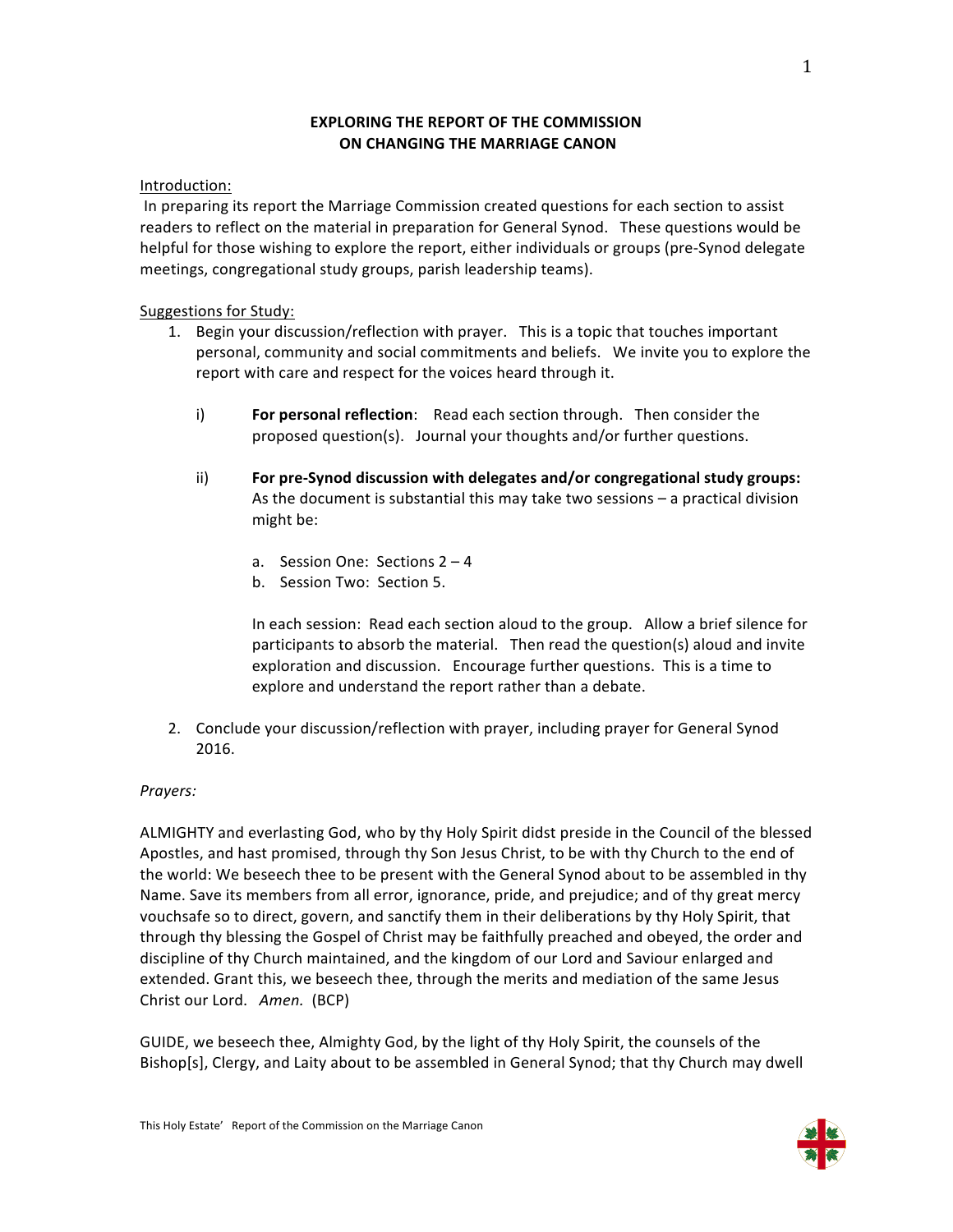in peace, and fulfil all the mind of him who loved it and gave himself for it, thy Son our Saviour Jesus Christ. Amen. (BCP)

Almighty and everliving God, source of all wisdom and understanding, be present with those who take counsel in General Synod 2016 for the renewal and mission of your Church. Teach us in all things to seek first your honour and glory. Guide us to perceive what is right, and grant us both the courage to pursue it and the grace to accomplish it; through Jesus Christ our Lord. *Amen.* (BAS)

## **QUESTIONS FOR EXPLORATION**

## **2.1 Broad Consultation**

How important was the consultation process in our Church? Do you think we received a fair representation of voices within our church? What struck you about the responses?

# **2.2 Full communion and ecumenical partners**

Our partners have made different responses to our proposal for canonical change. How do you weigh these responses?

How might a decision (to proceed or not to proceed) at General Synod affect our relationship with other churches? How important is this to you and to our Church?

# **2.3 The Anglican Communion**

How do you respond to the request of representatives of the Anglican Communion "not to move beyond our present policy of 'local option'"? How do you think a decision (to proceed or not to proceed) at General Synod might affect our relationship with other parts of the Anglican Communion?

How important is this to you and to our Church?

## **2.4 and 2.5 Other voices**

We heard the voices of indigenous Anglican Bishops and gay and lesbian Anglicans. What is your response to their contributions?

From what other voices do we need to hear?

## **3.3 Solemn Declaration**

Why do you think the founders of the Anglican Church of Canada included the Solemn Declaration in our documents?

In the light of previous canonical changes in the Anglican Church of Canada, do you find the proposed canon "in harmony with" the Solemn Declaration?

## **4 Conscience Clause**

Do you feel that the proposed conscience clause offers sufficient protection for clergy and dioceses?

Do you think a conscience clause is important or necessary?

## **5 Biblical and theological rationale**

This Holy Estate' Report of the Commission on the Marriage Canon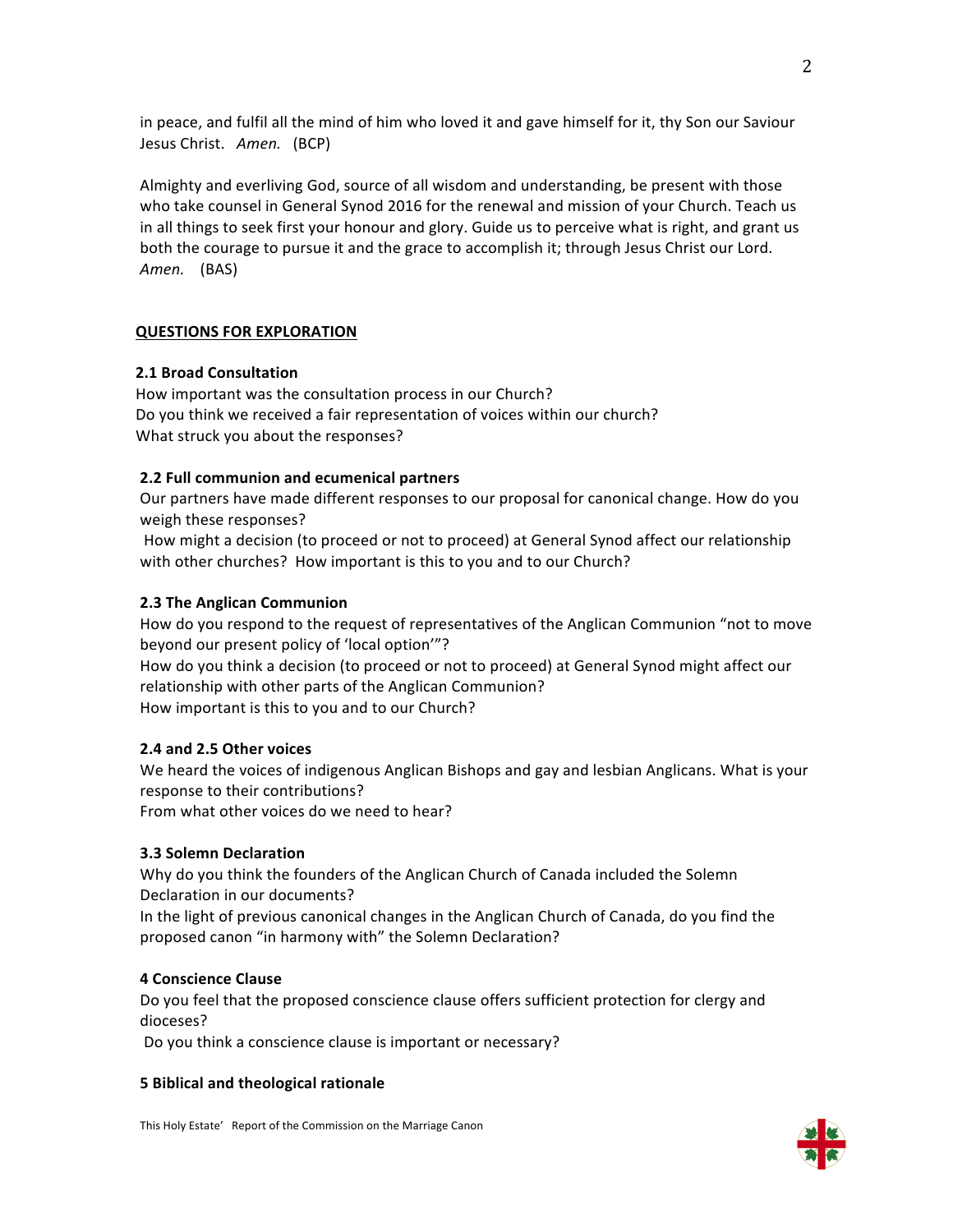#### **5.1 The authority of Scripture**

This section offers an Anglican approach to Scripture – that Scripture must also be interpreted by tradition and reason in every present historical and cultural context, and that scripture is best understood as a text read primarily in community, rather than in personal devotion or scholarly study.

How does this fit with your understanding of the role/authority of Scripture in the life of the Anglican Church?

What challenges does that present for us as we prepare for General Synod?

## **5.1.3 Definition of marriage**

Canon XXI concisely summarizes our Church's current statement on marriage in the opening paragraph  $-$ 

what can you affirm in the present Canon? what would you want to know more about? what would you question?

The 2004 decision of General Synod to affirm "the integrity and sanctity of committed adult same-sex relationships" and the legality of civil marriage of same-sex couples in Canada are starting points for this discussion.

How do these decisions inform our discussion?

## **5.2 Aspects of a theology of marriage**

How does "the fact that we use the same word ("marriage") for both the legal institution and the particular Christian way of life" burden and confuse the debate?

In what ways do you think Christian marriage differs from civil marriage?

## **5.2.2 Gender duality**

The current predominant scientific understanding describes homosexuality as a "natural" phenomenon and an anthropological given. How does this understanding inform your thinking?

#### **5.2.3 Marriage and the Creation accounts**

What questions are raised for you by this section on the biblical material? What new insights have you discovered?

#### **5.2.4 Marriage as a Christian way of life**

How would you define Christian marriage? Does the definition of Christian marriage as "a commitment to a life-long, exclusive, faithful relationship with one person" agree with your own understanding of Christian marriage?

#### **5.2.5 Marriage as covenant**

What does the covenant image add to your understanding of Christian marriage? In what ways does God's relationship with humanity impact our understanding of Christian marriage?